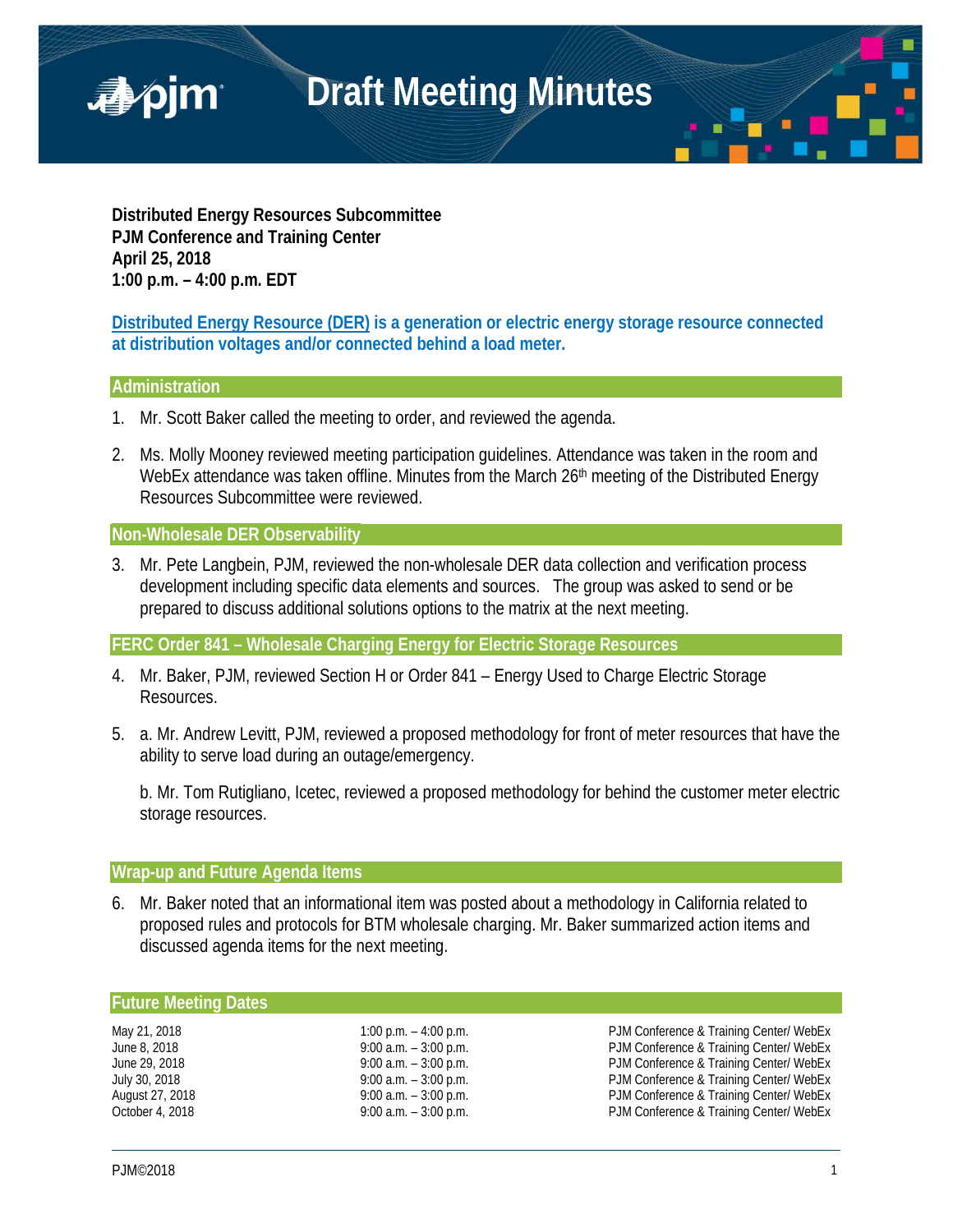

# **Draft Meeting Minutes**

October 31, 2018 **19:00 a.m.** – 3:00 p.m. **PJM Conference & Training Center/ WebEx**<br>
9:00 a.m. – 3:00 p.m. PJM Conference & Training Center/ WebEx 9:00 a.m. – 3:00 p.m. example 3:00 p.m. PJM Conference & Training Center/ WebEx

# **Attendance**

# Attendees **Company Company Sector** Jeffrey Whitehead GT Power Group CGT Power Group Not Applicable

Scott Baker (Facilitator) PJM Interconnection, LLC Not Applicable Molly Mooney (Fill-in Secretary) PJM Interconnection, LLC Not Applicable Ed Achaab **AEP Energy Partners, Inc Community Community** Other Supplier Prashant Kansal **AEP Ohio Transmission Company, Inc.** Transmission Owner Maria Robinson **Advanced Energy Econom y, Inc.** Not Applicable Kristin Rothey **American Municipal Power, Inc.** Electric Distributor David Canter Appalachain Power Company Transmission Owner Kent Feliks **Appalachain Power Company** Transmission Owner Brock Ondayko Appalachain Power Company Transmission Owner Brian Vayda **Borough of Park Ridge, NJ** Electric Distributor Rehan Gilani **Consolidated Edison Energy, Inc.** Other Supplier Bruce Campbell **C**hower Conservation Conservation Conservation Conservation Conservation Conservation Conservation Conservation Conservation Conservation Conservation Conservation Conservation Conservation Conservation Con Guy Filomena Customized Energy Solutions, Ltd.\* Not Applicable Carl Johnson Customized Energy Solutions, Ltd.\* Not Applicable Jonathan Sasser Customized Energy Solutions, Ltd.\* Not Applicable John Horstmann Dayton Power & Light Company (The) Transmission Owner Joseph DeLosa **DE Public Service Commission** Not Applicable Connie Lowe Dominion Virginia Power Transmission Owner Gregory Pakela **DTE Energy Trading, Inc. CHACK** Other Supplier John Peoples Duquesne Light Company Transmission Owner Alex Rosenblattq **Duquesne Light Company Company** Transmission Owner Tom Rutigliano **Earth Networks** Character Chemical Chemical Chemical Chemical Chemical Chemical Chemical Chemical Chemical Chemical Chemical Chemical Chemical Chemical Chemical Chemical Chemical Chemical Chemical Chemical John Brodbeck **EDP** Renewables North America, LLC **Other Supplier** Malcolm Ainspan **Energy Curtailment Specialists, Inc.** Other Supplier Katie Guerry **EnerNOC, Inc.** Change EnerNOC, Inc. Nathan Charles **Enghase Energy** Not Applicable Not Applicable Eric DeBellis **Environmental Law and Policy Center** Not Applicable Sharon Midgley **Exelon Business Services Company, LLC** Transmission Owner Chad Singer Fellon McCord **Chad Singer** Research Applicable Jim Benchek FirstEnergy Solutions Corp. Transmission Owner Lou D'Alessandris FirstEnergy Solutions Corp. Transmission Owner David Marton FirstEnergy Solutions Corp. Transmission Owner Jon Schneider FirstEnergy Solutions Corp. Transmission Owner David Pratzon **GT Power Group** GT Power Group Not Applicable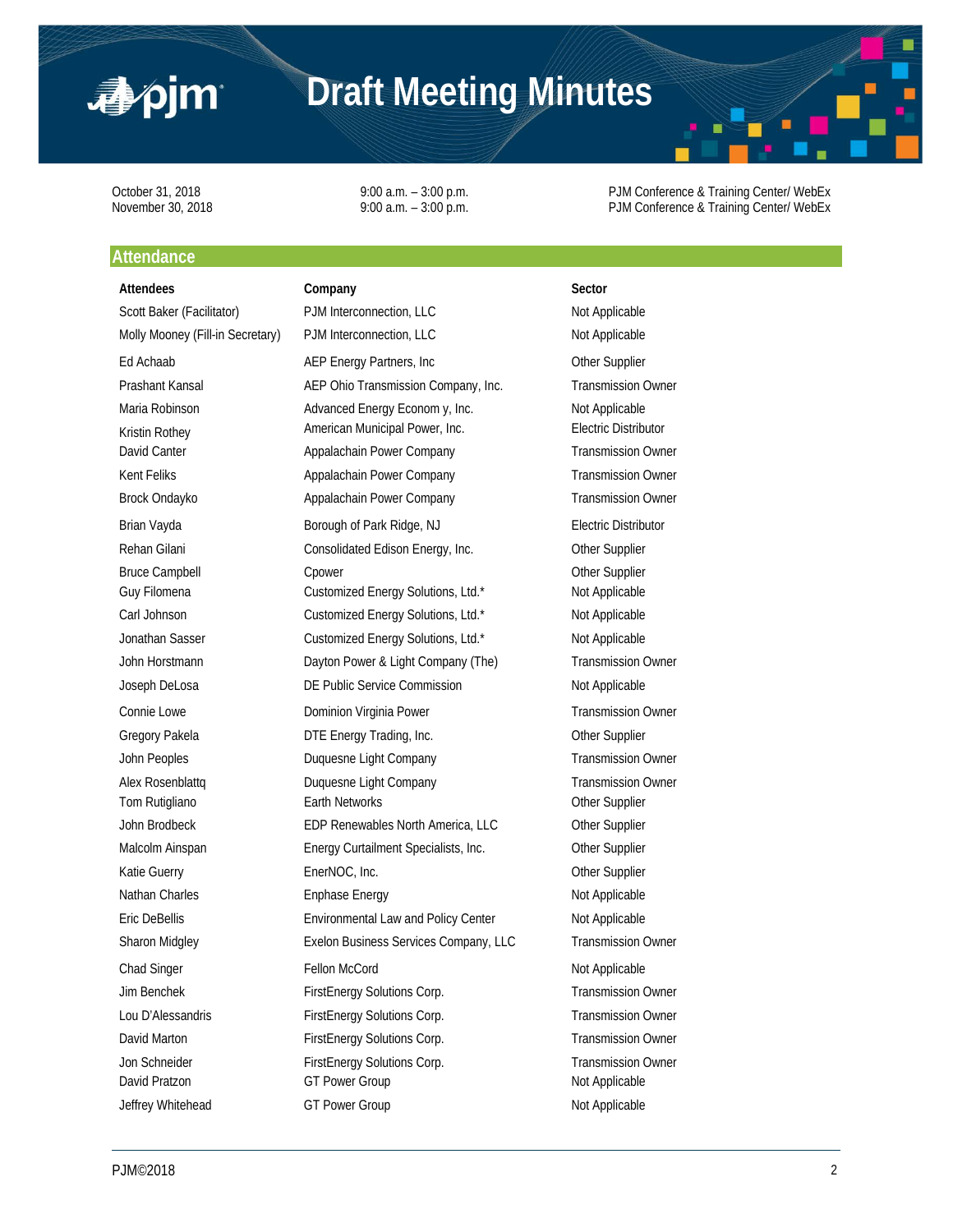# ■pjm

# **Draft Meeting Minutes**

Megan Wisersky **Madison Gas & Electric Co.** Other Supplier David Mabry **McNees Wallace & Nurick LLC** Not Applicable Christopher Wehr Metropolitan Edison Company Transmission Owner Thomas Weeks **Michigan Public Power Agency** Generation Owner Ron Slagel MICS MICS Not Applicable Skyler Marzewski Monitoring Analytics Not Applicable Not Applicable David Brown New Jersey Board of Public Utilities Not Applicable George Kogut New York Power Authority Cher Supplier Steven Shparber Nelson Mullins Not Applicable Robert Beadle North Carolina Electric Membership Corporation Electric Distributor Yohannes Mariam Office of the Peoples Counsel for the D.C. End Use Customer Adrien Ford Old Dominion Electric Cooperative Electric Distributor Susan Covino **Other Covino Covino Coving Coving Coving Coving Coving Coving Coving Coving Coving Coving Coving Coving Coving Coving Coving Coving Coving Coving Coving Coving Coving Coving Coving Coving Coving Coving Coving** Eric Matheson **Pennsylvania Public Utility Commission** Not Applicable Aaron Baizman **PJM Interconnection, LLC** Not Applicable Scott Benner **PJM Interconnection, LLC** Not Applicable Joe Ciabattoni **PJM Interconnection, LLC** Not Applicable Mary Ellen Driscoll **PJM** Interconnection, LLC Not Applicable David Egan **PJM Interconnection, LLC** Not Applicable Eric Endress **PJM Interconnection, LLC** Not Applicable Andy Ford **PJM Interconnection, LLC** Not Applicable Chantal Hendrzak **PJM Interconnection, LLC** Not Applicable Eric Hsia **PJM Interconnection, LLC** Not Applicable Pete Langbein **PJM Interconnection, LLC** Not Applicable Andrew Levitt **PJM Interconnection, LLC** Not Applicable John McComb PJM Interconnection, LLC Not Applicable Joseph Mulhern PJM Interconnection, LLC Not Applicable Ken Schuyler **PJM** Interconnection, LLC Not Applicable Jennifer Tribulski **PJM Interconnection, LLC** Not Applicable Laura Walter **Not Applicable** PJM Interconnection, LLC **Not Applicable** Mike Ward **PJM Interconnection, LLC** Not Applicable Marjorie Garbini **Potomac Electric Power Company** Electric Distributor Mike Colby PPL Electric Utilities Corp. dba PPL Utilities Transmission Owner Mariam Chatha **Public Service Electric & Gas Company** Transmission Owner David Ellis **Public Service Electric & Gas Company** Transmission Owner Sam Giordano **Public Service Electric & Gas Company** Transmission Owner Garan Gunn **Public Service Electric & Gas Company** Transmission Owner Jim Sherman **Public Service Electric & Gas Company** Transmission Owner Debbie Gebolys **Public Utilities Commission of Ohio** Not Applicable Betty Watson SolarCity SolarCity SolarCity SolarCity Not Applicable